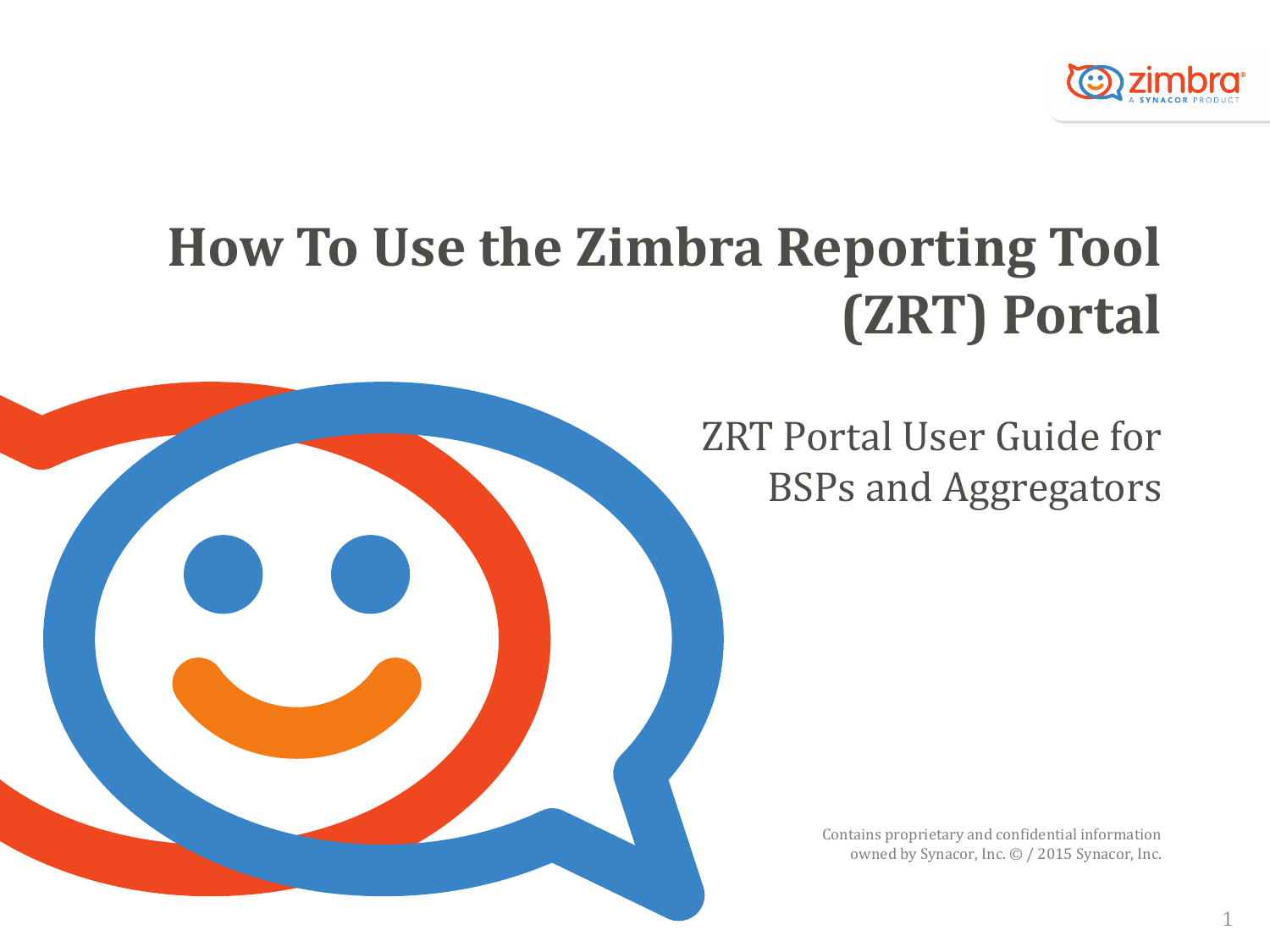### **Go to: <https://zimbra.flexnetoperations.com/>**



• Screenshot:

| <b><i>azimbra</i></b>                      |  |
|--------------------------------------------|--|
| HOME > DOWNLOAD AND LICENSE CENTER > LOGIN |  |
| Please log in.                             |  |
| Login ID                                   |  |
| Password                                   |  |
|                                            |  |
| Remember my password until I logout        |  |
|                                            |  |



If you have forgotten your login ID, password, or are not sure whether you have an account use our Password Finder. For other assistance, contact Support.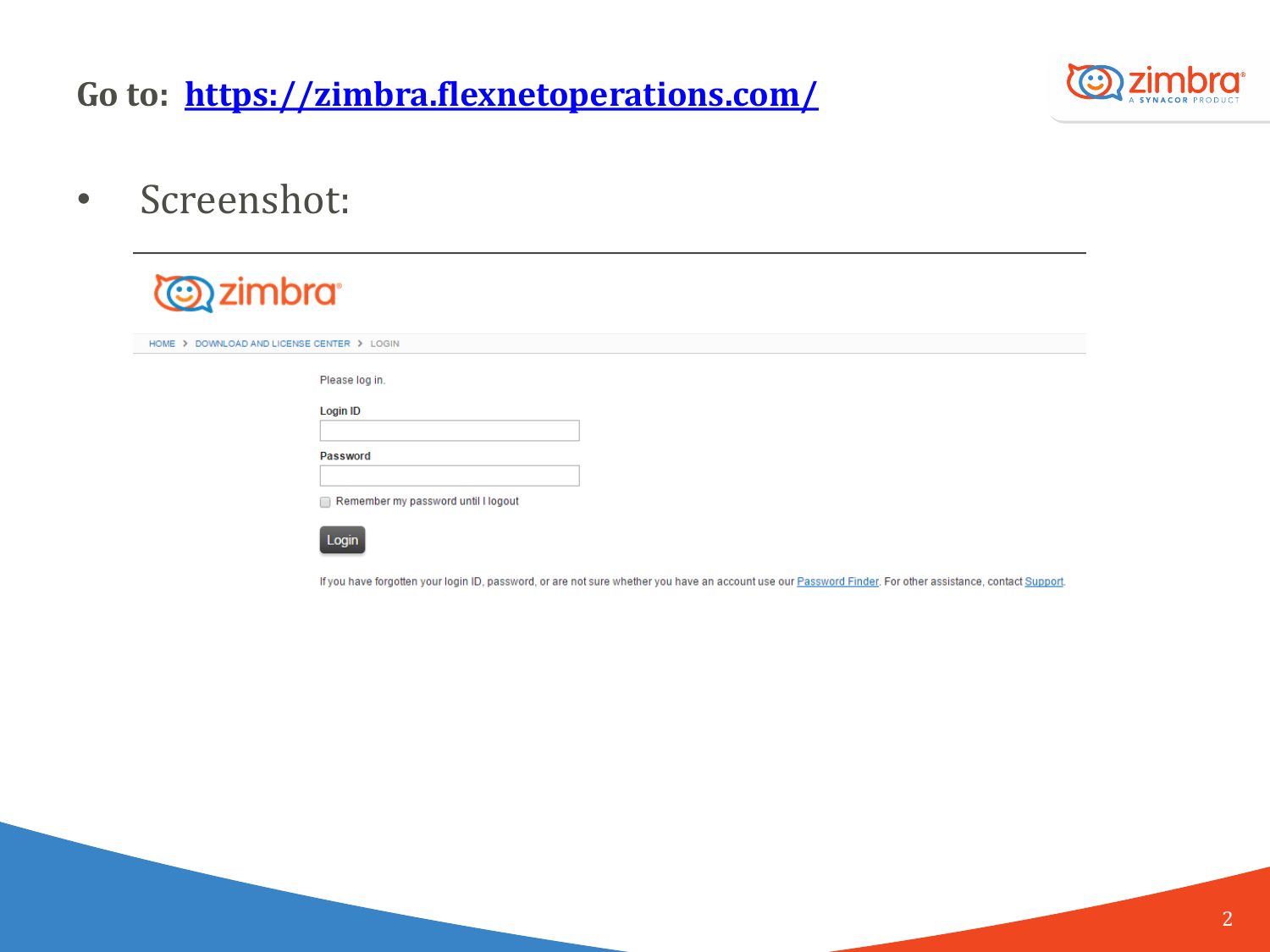# **Setting up your account:**



• On your first visit, you will need to set up a password. You can do this by clicking on the "[Password Finder](https://zimbra.flexnetoperations.com/control/zmbr/password)" link on the login page. Your email address is your Login ID.

| <b><i>azimbra</i></b>                      |                                                                                                      |  |  |  |  |  |  |  |  |  |
|--------------------------------------------|------------------------------------------------------------------------------------------------------|--|--|--|--|--|--|--|--|--|
| HOME > DOWNLOAD AND LICENSE CENTER > LOGIN |                                                                                                      |  |  |  |  |  |  |  |  |  |
|                                            | Please log in.<br><b>Login ID</b><br><b>Password</b><br>Remember my password until I logout<br>Login |  |  |  |  |  |  |  |  |  |

- If you have forgotten your login ID, password, or are not sure whether you have an account use our Password Finder. For other assistance, contact Support
- Once you click Password Finder it will take you to the Password Finder page: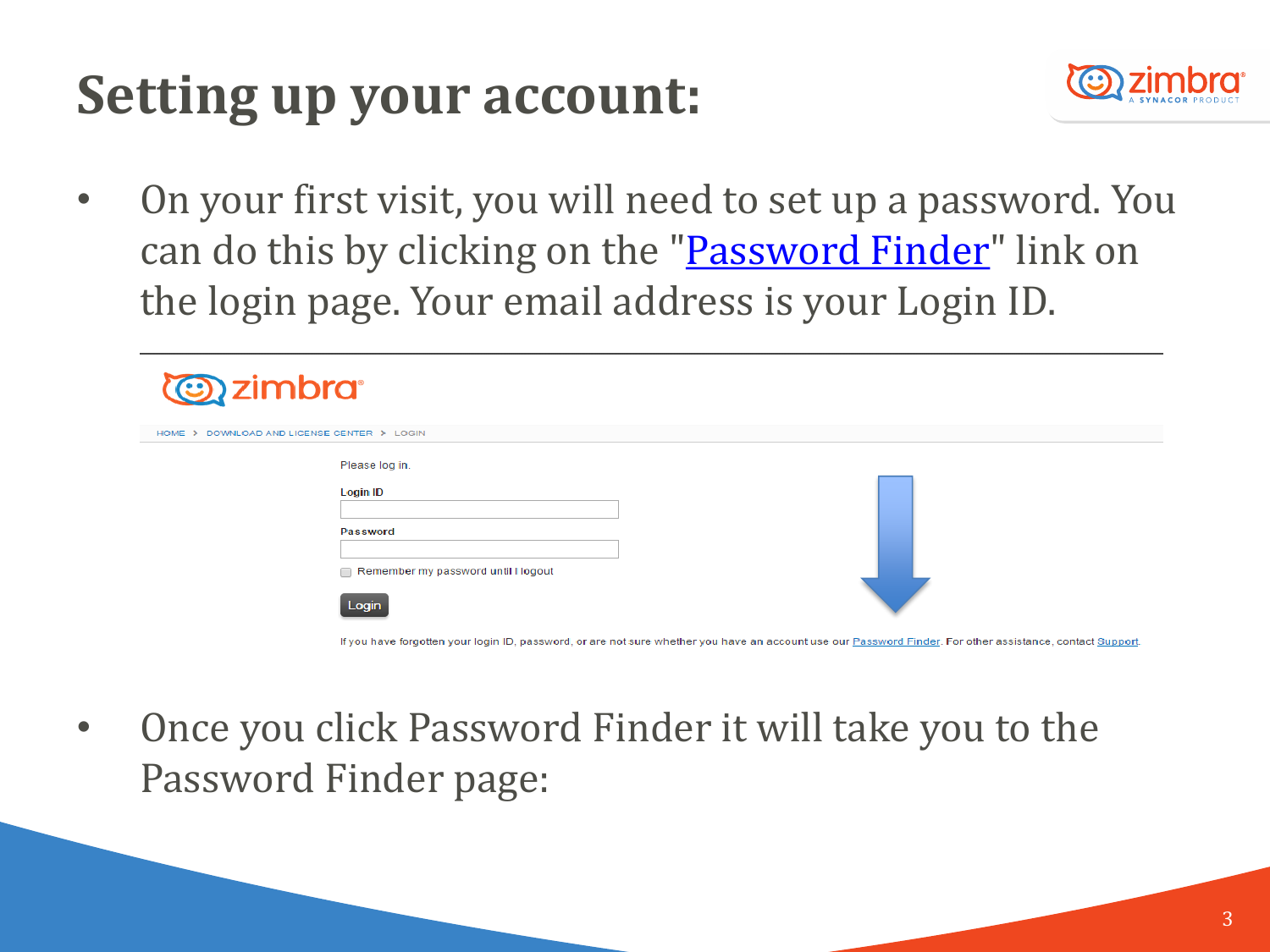# **Obtaining your password:**



• Enter your Email Address and Submit. If you do not get a email within 1 hour with your password that means that the email address you put in is not in the system. Please email **partners@zimbra.com** and they will make sure the email you are registering with is indeed registered to your BSP account.

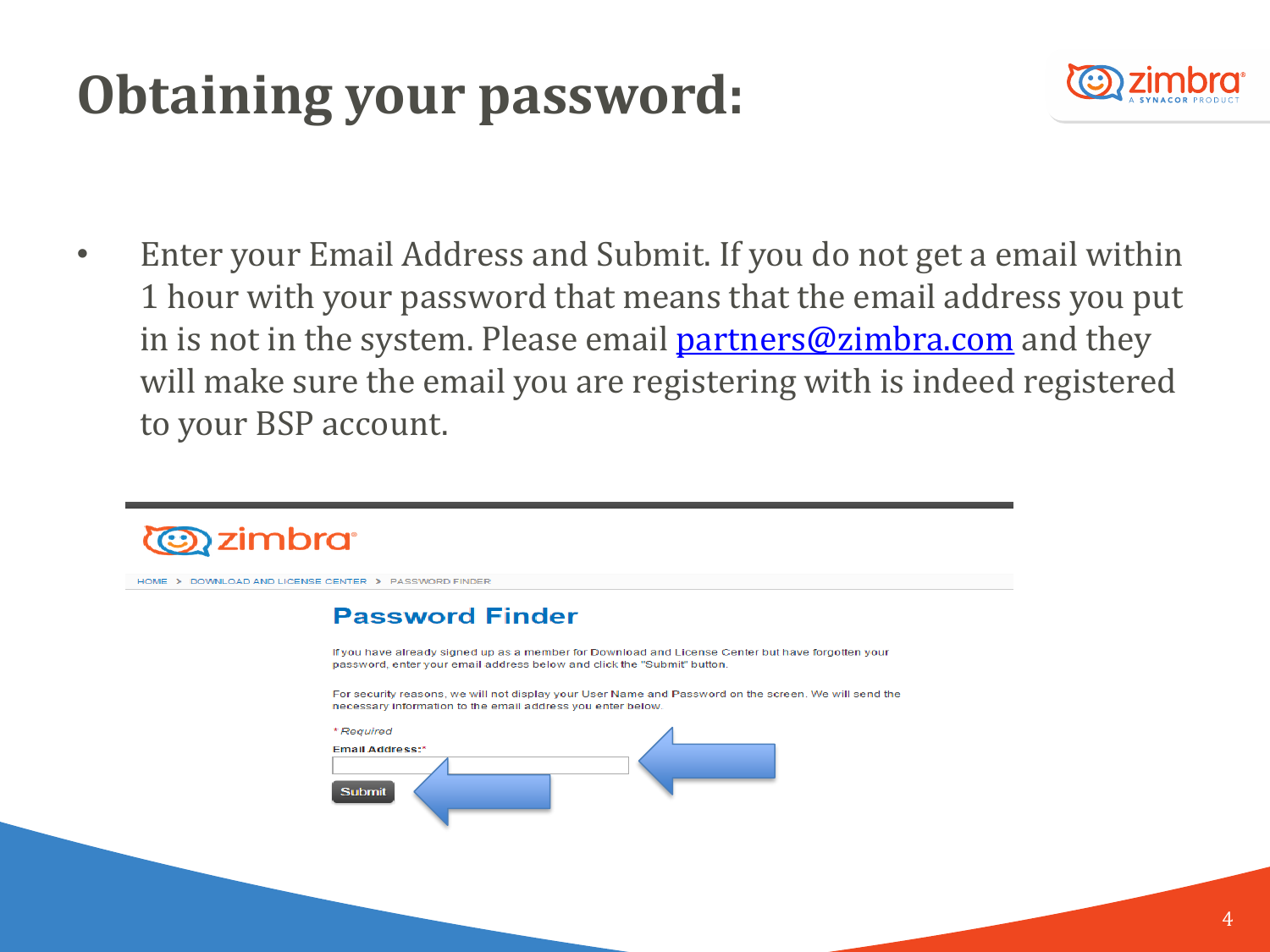# **Seeing your account(s):**



• Once you get logged in you will be able to see all accounts associated with your email address, please see below. If there are accounts that you should be seeing in your view but find them to be missing, please email that information to **partners@zimbra.com** and we can assist in adding those to your view.

| <b><i>Condensition and all almost</i></b>                |                                                                                                                                                                                                                                                                         |
|----------------------------------------------------------|-------------------------------------------------------------------------------------------------------------------------------------------------------------------------------------------------------------------------------------------------------------------------|
| DOWNLOAD AND LICENSE CENTER > SWITCH ACCOUNT<br>$HOME$ > |                                                                                                                                                                                                                                                                         |
|                                                          | Your login ID shows that you are a member on multiple accounts. Please select the account you wish to use for<br>the current session or login as another user.<br>Company Name<br>Zimbra - Internal<br>(If you think these accounts)<br>merged please contact Support.) |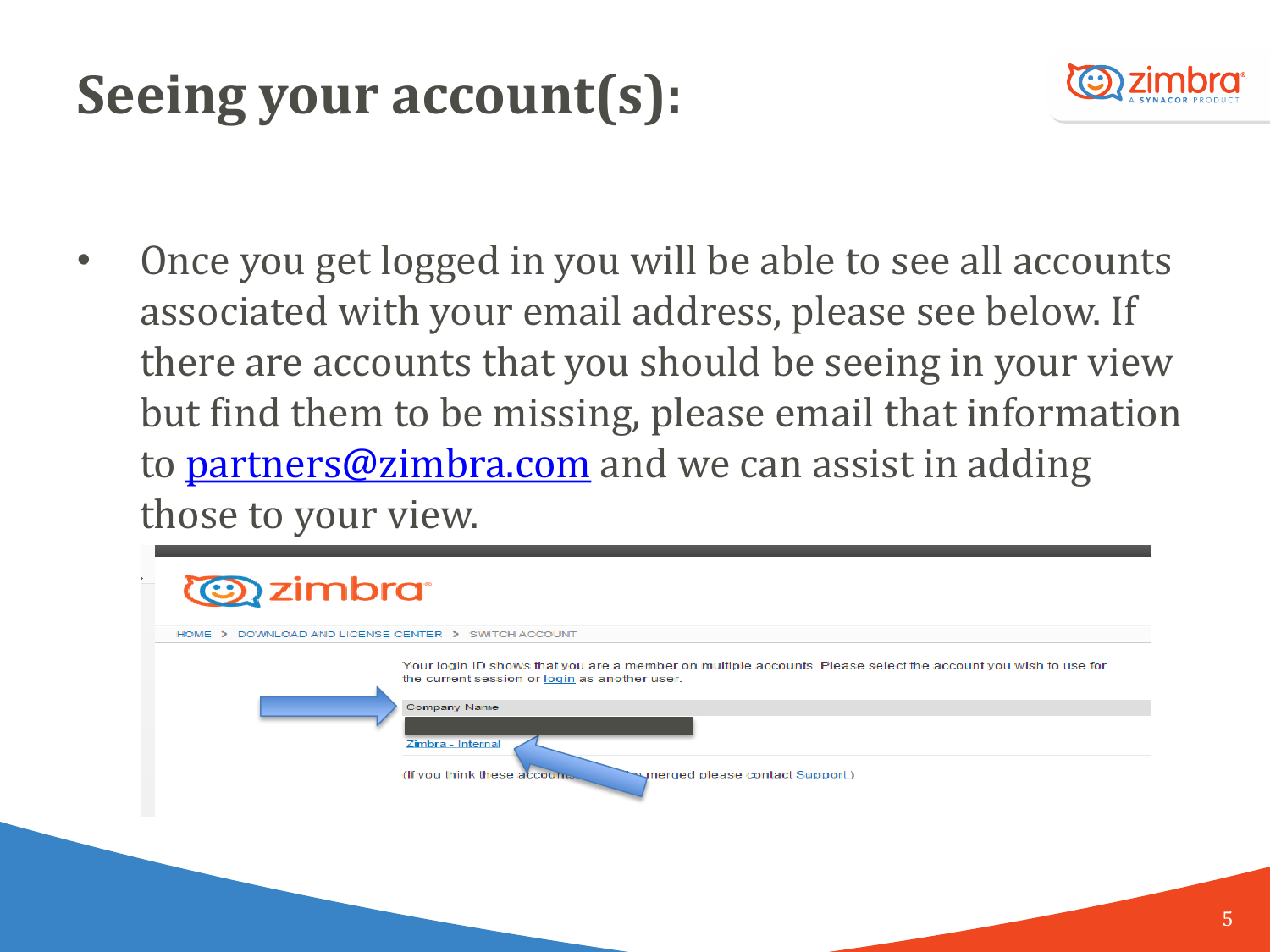# **Viewing Account Data:**



- Click on the Account Name you wish to view and it will take you to the view usage screen. (see next slide for screenshot)
- The arrows on the next page direct you to:
	- 1. View Usage
	- 2. As of Date
	- 3. Customer Name
	- 4. Switch Account This will take you back to the list of customers
	- 5. The different options for how to view the usage. This is the gauge view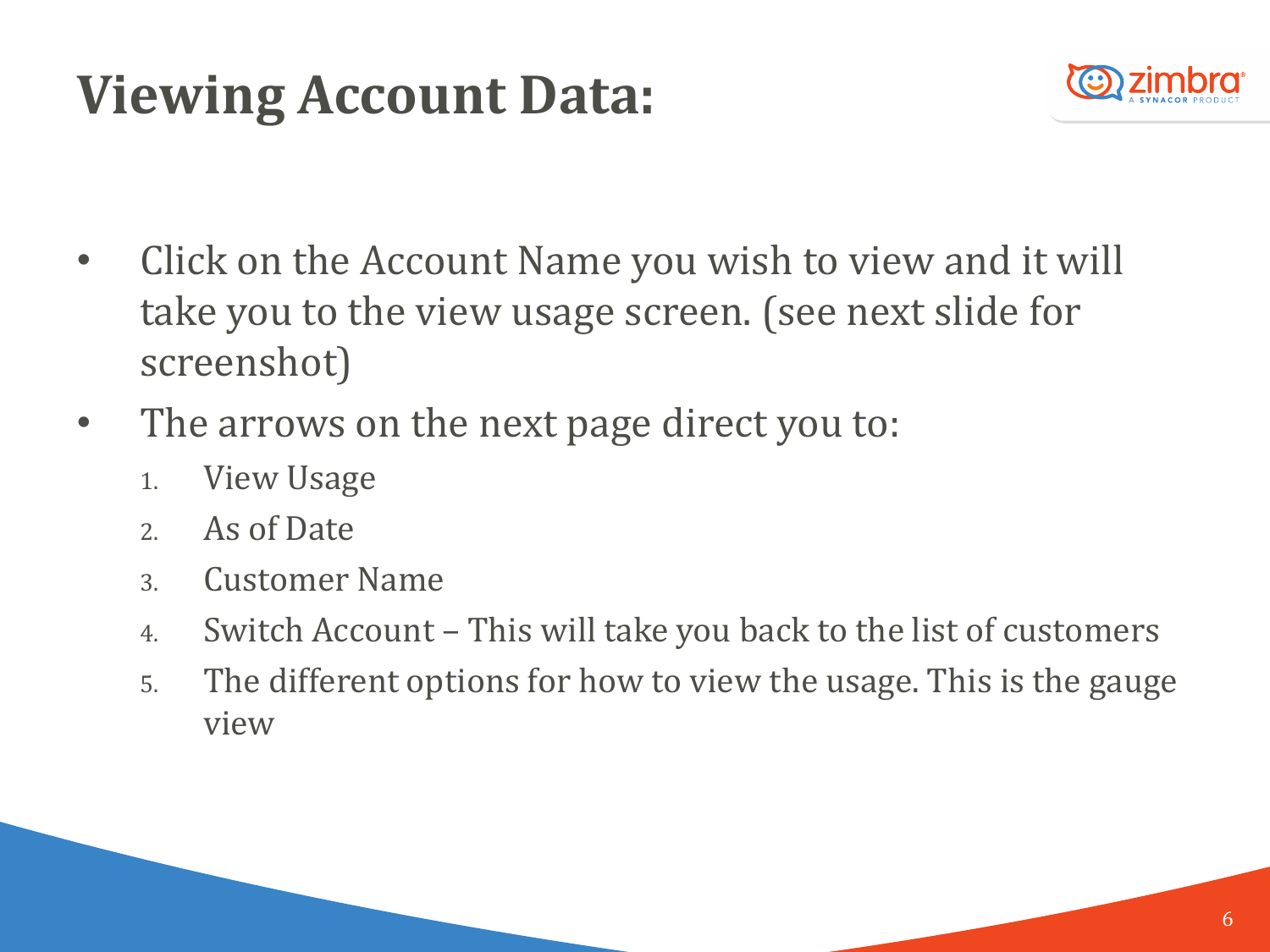## **Account Data:**



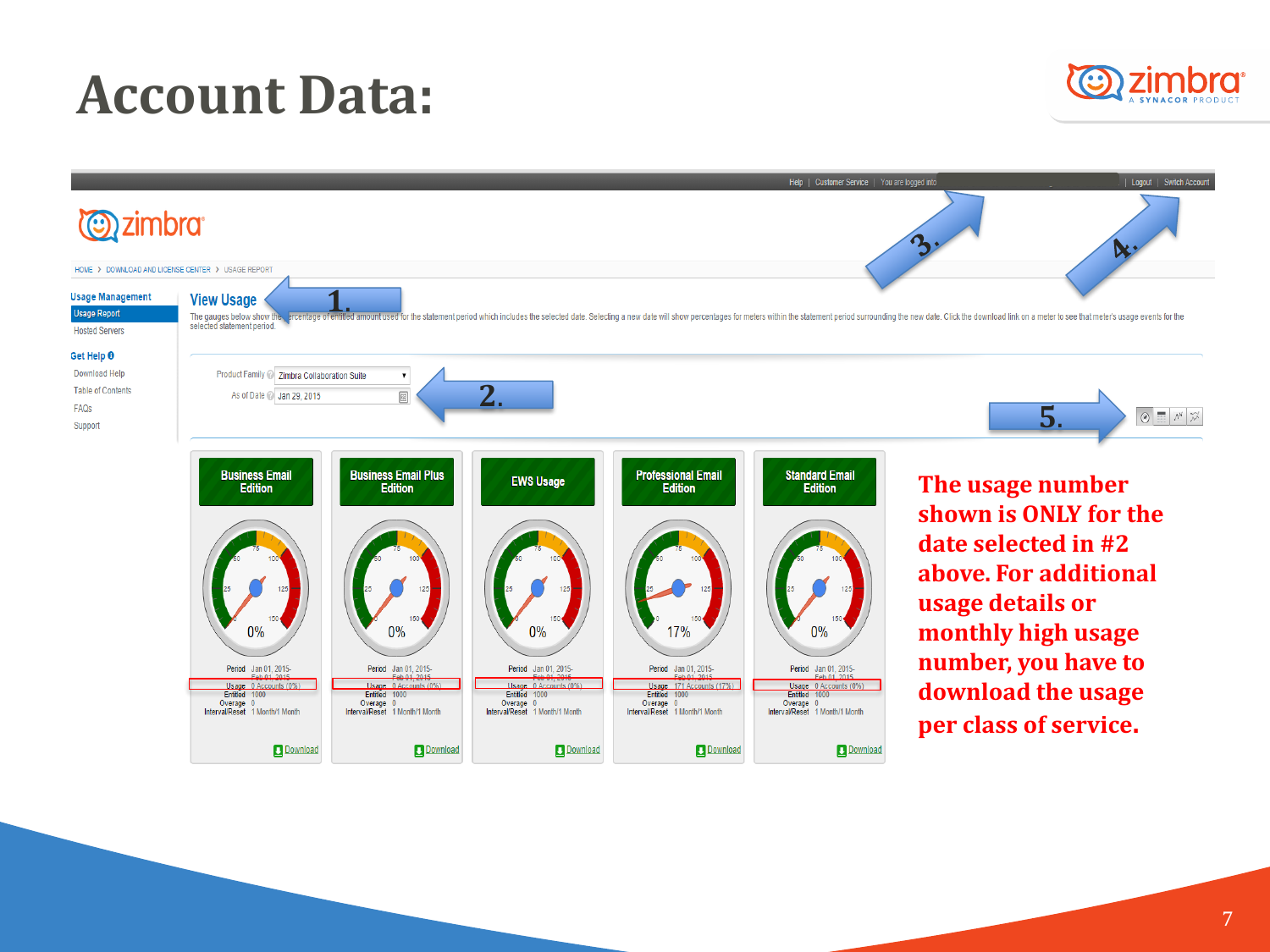## **Table View:**



| HOME > DOWNLOAD AND LICENSE CENTER > USAGE REPORT                                     |                                                                          |          |                   |                      |                           |                       |              |                                    |                               |  |                                                                                                                                                                                                                                |                                   |
|---------------------------------------------------------------------------------------|--------------------------------------------------------------------------|----------|-------------------|----------------------|---------------------------|-----------------------|--------------|------------------------------------|-------------------------------|--|--------------------------------------------------------------------------------------------------------------------------------------------------------------------------------------------------------------------------------|-----------------------------------|
| <b>Usage Management</b><br><b>Usage Report</b><br><b>Hosted Servers</b>               | <b>View Usage</b>                                                        |          |                   |                      |                           |                       |              |                                    |                               |  | This is a detailed summary of meter usage. Click on a column header to sort that column. Changing the date shows the usage totals for the statement period containing the chosen date. Click the download link to view the usa |                                   |
| Get Help <sup>O</sup><br>Download Help<br><b>Table of Contents</b><br>FAQs<br>Support | Product Family @ Zimbra Collaboration Suite<br>As of Date / Jan 29, 2015 |          |                   | 0                    |                           |                       |              |                                    |                               |  |                                                                                                                                                                                                                                | $\circ$ $\mathbb{R}$ $\mathbb{Z}$ |
|                                                                                       |                                                                          |          |                   |                      |                           |                       |              |                                    | <b>Download Summary</b>       |  |                                                                                                                                                                                                                                |                                   |
|                                                                                       | <b>Meter</b>                                                             | Unit     | <b>Actual Use</b> | Entitled             | Overage (since statement) | Overage (since reset) |              | <b>Interval/Reset</b>              | Period                        |  |                                                                                                                                                                                                                                |                                   |
|                                                                                       | <b>Business Email Edition</b><br>Download                                | Accounts |                   | 1000<br>$\mathbf{0}$ | $\mathbf{0}$              |                       | $\mathbf{0}$ | 0 1 Month/1 Month                  | Jan 01, 2015-<br>Feb 01, 2015 |  |                                                                                                                                                                                                                                |                                   |
|                                                                                       | <b>Business Email Plus Edition</b><br>Download                           | Accounts |                   | 1000<br>$\mathbf{0}$ |                           | $\mathbf{0}$          | $\mathbf{0}$ | 0 1 Month/1 Month                  | Jan 01, 2015-<br>Feb 01, 2015 |  |                                                                                                                                                                                                                                |                                   |
|                                                                                       | <b>EWS Usage</b><br>Download                                             | Accounts |                   | 1000<br>$\mathbf{0}$ |                           | $\mathbf 0$           | $\mathbf{0}$ | 0 1 Month/1 Month                  | Jan 01, 2015-<br>Feb 01, 2015 |  |                                                                                                                                                                                                                                |                                   |
|                                                                                       | <b>Professional Email Edition</b><br>Download                            | Accounts | 171               | 1000                 |                           | $\mathbf 0$           |              | 0 17 1 Month/1 Month Jan 01, 2015- |                               |  |                                                                                                                                                                                                                                |                                   |
|                                                                                       | <b>Standard Email Edition</b><br>Download                                | Accounts |                   | 1000<br>$\mathbf{0}$ |                           | $\mathbf 0$           | $\mathbf{0}$ | 0 1 Month/1 Month                  | Jan 01, 2015-<br>Feb 01, 2015 |  |                                                                                                                                                                                                                                |                                   |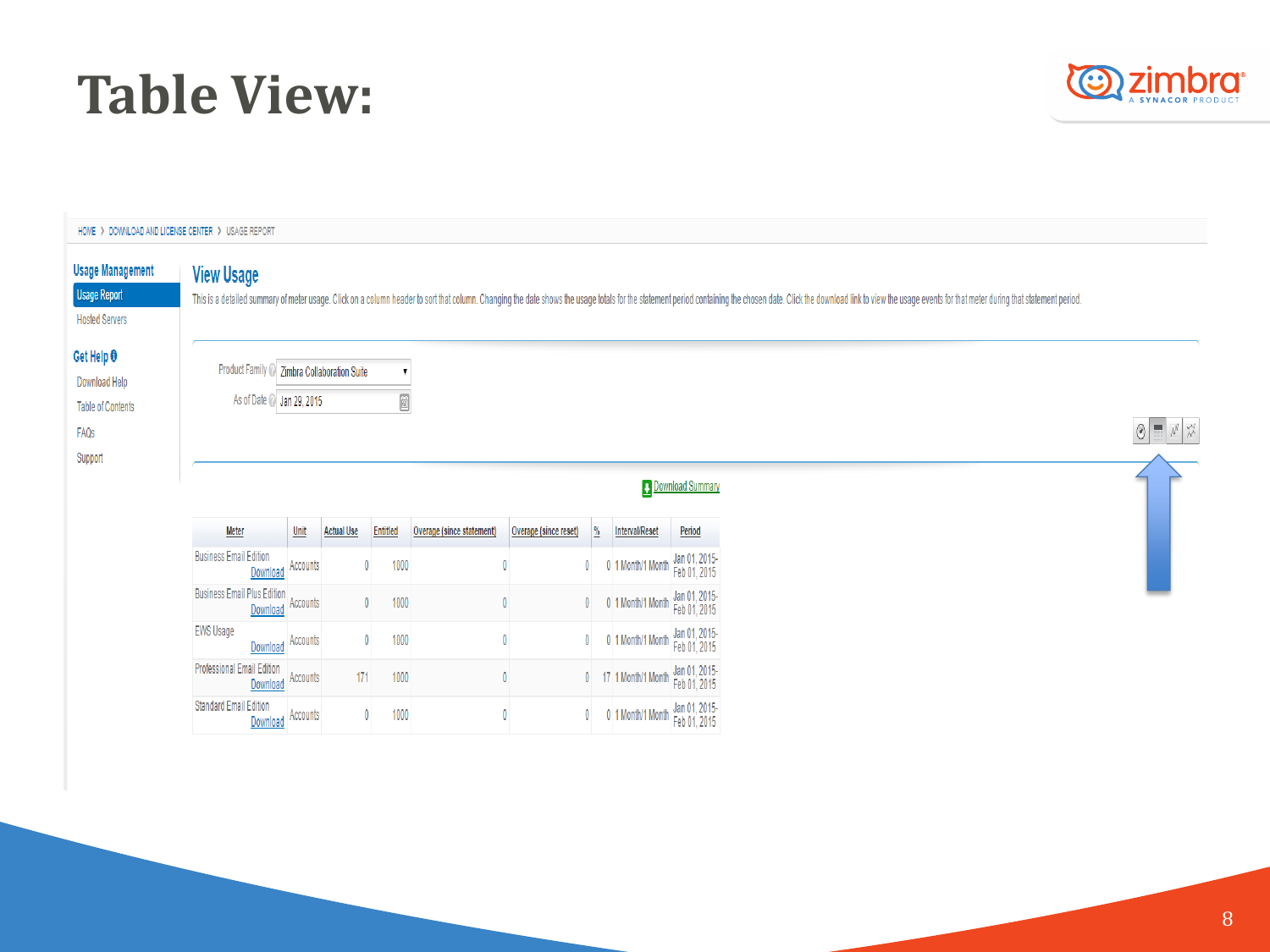# **Additional Details:**



- You can get further detail of the numbers reported by the ZRT simply by clicking the download link in any of the classes of service. This will download an excel file that will show you each report date, server ID and count for those dates.
	- o Please note that the **ONLY** number shown on the quick view of the report is the usage number for the date selected. In order to see the high usage number for a month you have to download the data for the class of service.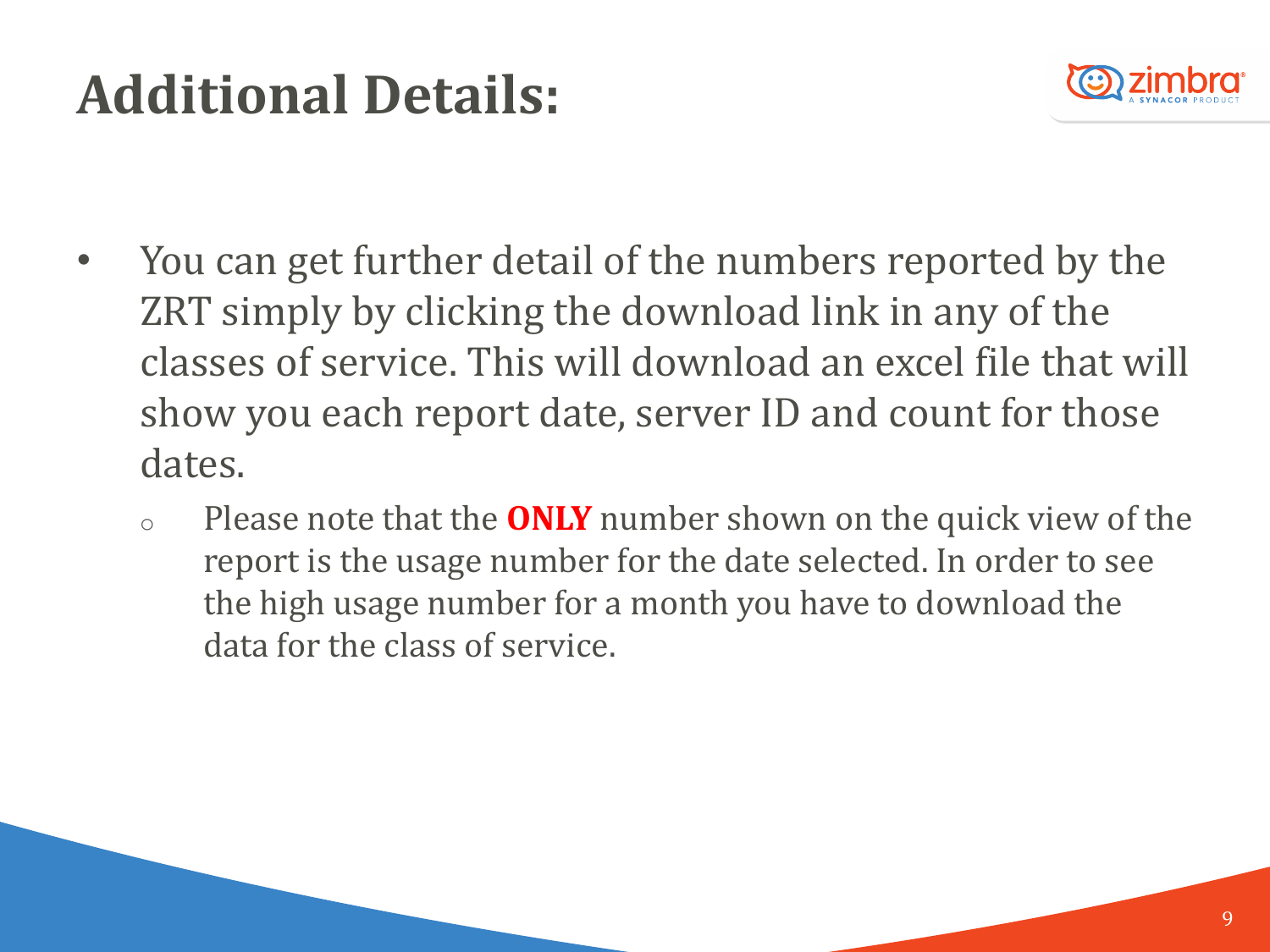

## **Part 2 of Viewing Usage**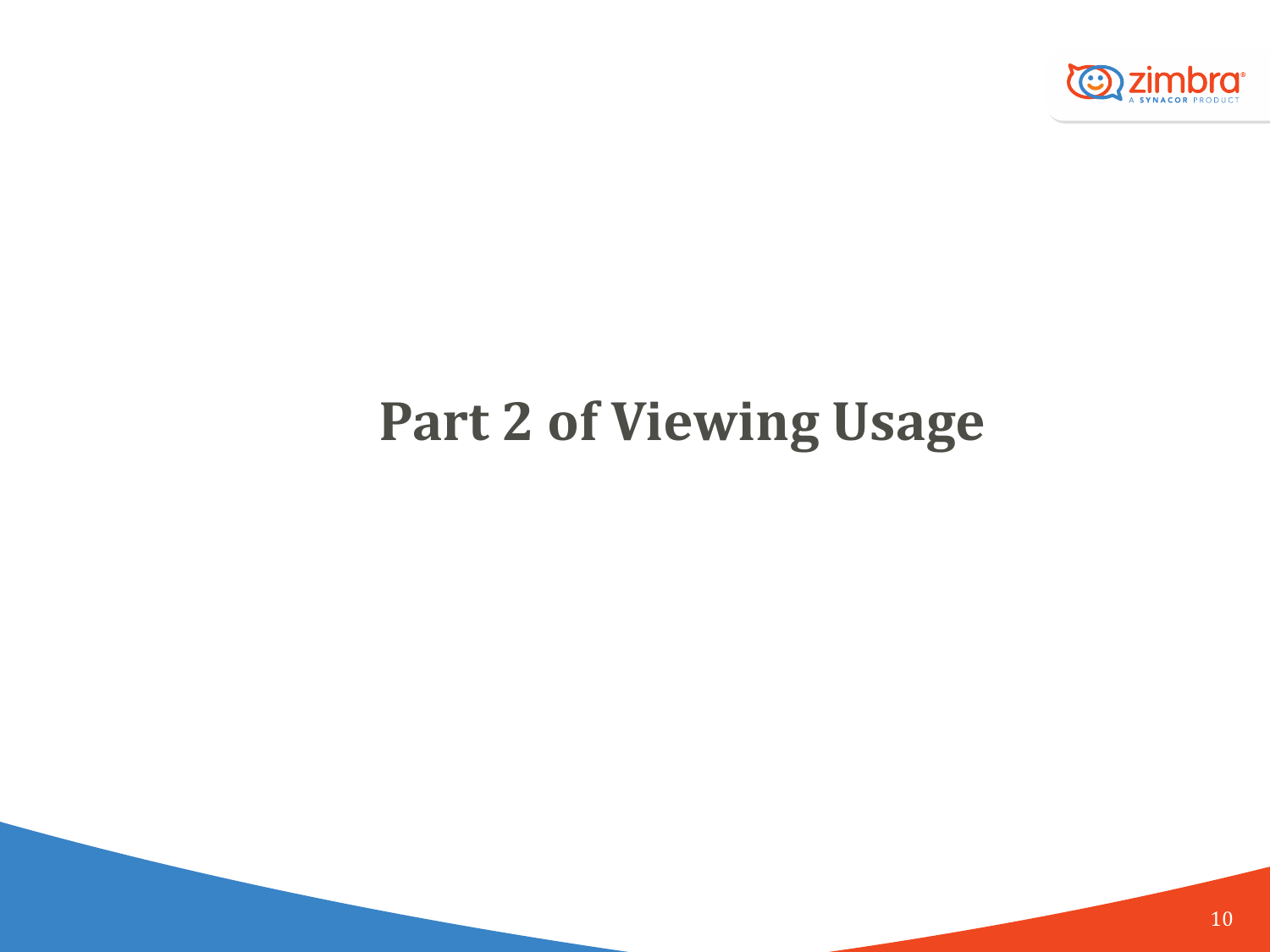**The ZRT Tool does not run on 1st thru the 3rd of Every Month it runs the entire month if the CRON JOB is set up correctly**



**- When looking at the ZRT it is best that you put the last day of the Month in the "As of Date" (see below)**



### **Usage Reports**

### **View Usage**

This is a detailed summary of meter usage. Click on a column header to sort that column. Changing the date shows the usage totals for the statement period containing the chosen date. Click the download link to view the usage events for that meter during that statement period.

Product Family 2 Zimbra Collaboration Suite ▼ As of Date 3 Jan 31, 2015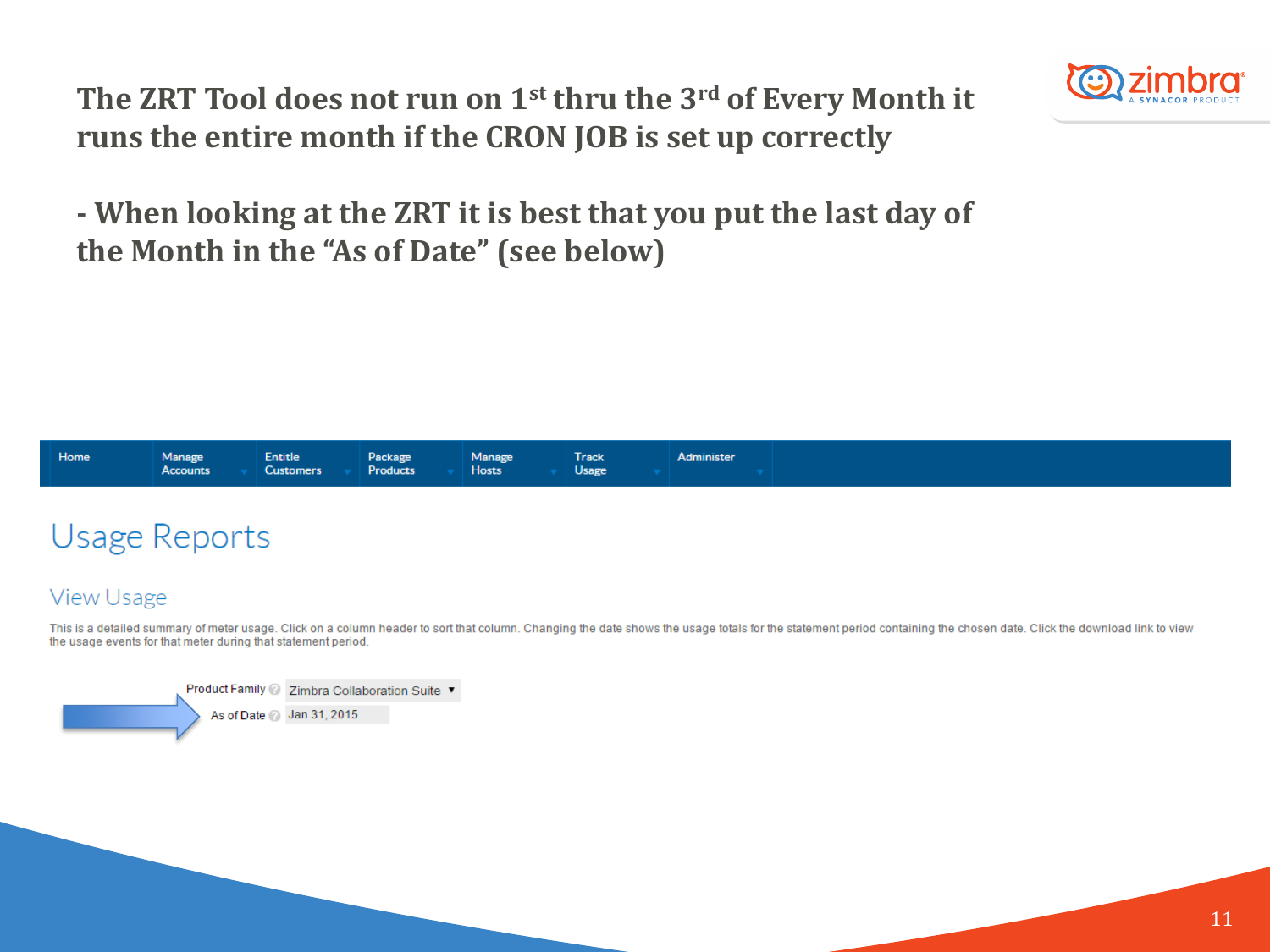

## **An Example for January below when selecting the last day of the month as the reporting date will show the last collected usage number, once you selected and download the usage you will see all reported usage for the entire month.**

### **View Usage**

This is a detailed summary of meter usage. Click on a column header to sort that column. Changing the date shows the usage totals for the statement period containing the chosen date the usage events for that meter during that statement period.





| <b>Meter</b>     |                                                         | Unit     |      |      | Actual Use Entitled Overage (since statement) Overage (since reset) % |              |          | <b>Interval/Reset</b>           | Period       |
|------------------|---------------------------------------------------------|----------|------|------|-----------------------------------------------------------------------|--------------|----------|---------------------------------|--------------|
|                  | <b>Business Email Edition</b><br>Download               | Accounts |      | 4000 | 0                                                                     | $\mathbf{0}$ | 0        | 1 Month/1 Month   Jan 01, 2015- | Feb 01, 2015 |
|                  | <b>Business Email Plus Edition Accounts</b><br>Download |          |      | 1000 |                                                                       | 0            | 0        | 1 Month/1 Month Jan 01, 2015-   | Feb 01, 2015 |
| <b>EWS Usage</b> | Download                                                | Accounts |      | 1000 | 0                                                                     | $^{\circ}$   | 0        | 1 Month/1 Month   Jan 01, 2015- | Feb 01, 2015 |
|                  | <b>Professional Email Edition</b><br>Download           | Accounts | 3521 | 1000 | 2521                                                                  | 2521 352     |          | 1 Month/1 Month Jan 01, 2015-   | Feb 01, 2015 |
|                  | <b>Standard Email Edition</b><br>Download               | Accounts |      | 1000 | 0                                                                     | $\Omega$     | $\Omega$ | 1 Month/1 Month   Jan 01, 2015- | Feb 01, 2015 |

#### **D** Download summary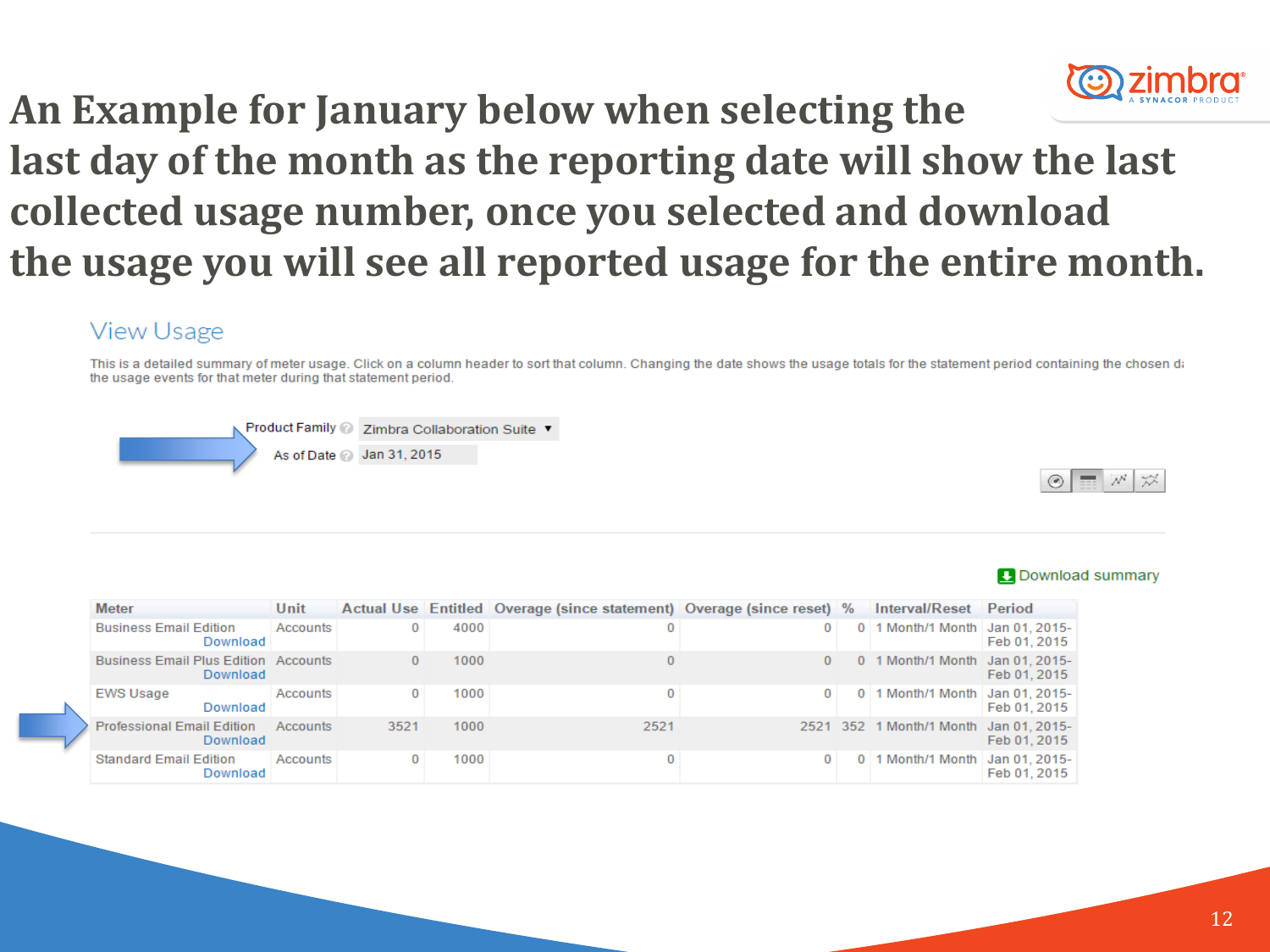

## **You will now need to click download under the Email Edition that has usage**

### **View Usage**

This is a detailed summary of meter usage. Click on a column header to sort that column. Changing the date shows the usage totals for the statement period containing the chosen date the usage events for that meter during that statement period.

Product Family 2 Zimbra Collaboration Suite ▼

As of Date 2 Jan 31, 2015



| <b>Meter</b>                                            | Unit     |      |      | Actual Use Entitled Overage (since statement) Overage (since reset) % |              | Interval/Reset                         | <b>Period</b> |
|---------------------------------------------------------|----------|------|------|-----------------------------------------------------------------------|--------------|----------------------------------------|---------------|
| <b>Business Email Edition</b><br>Download               | Accounts | 0    | 4000 |                                                                       | $\mathbf{0}$ | 0 1 Month/1 Month Jan 01, 2015-        | Feb 01, 2015  |
| <b>Business Email Plus Edition Accounts</b><br>Download |          | 0    | 1000 |                                                                       | $\Omega$     | 0 1 Month/1 Month Jan 01, 2015-        | Feb 01, 2015  |
| <b>EWS Usage</b><br>Download                            | Accounts | 0    | 1000 | 0                                                                     | $\Omega$     | $0$   1 Month/1 Month   Jan 01, 2015-  | Feb 01, 2015  |
| <b>Professional Email Edition</b><br>Download           | Accounts | 3521 | 1000 | 2521                                                                  |              | 2521 352 1 Month/1 Month Jan 01, 2015- | Feb 01, 2015  |
| <b>Standard Email Edition</b><br>Download               | Accounts |      | 1000 |                                                                       |              | 0 1 Month/1 Month   Jan 01, 2015-      | Feb 01, 2015  |

#### **Download summary**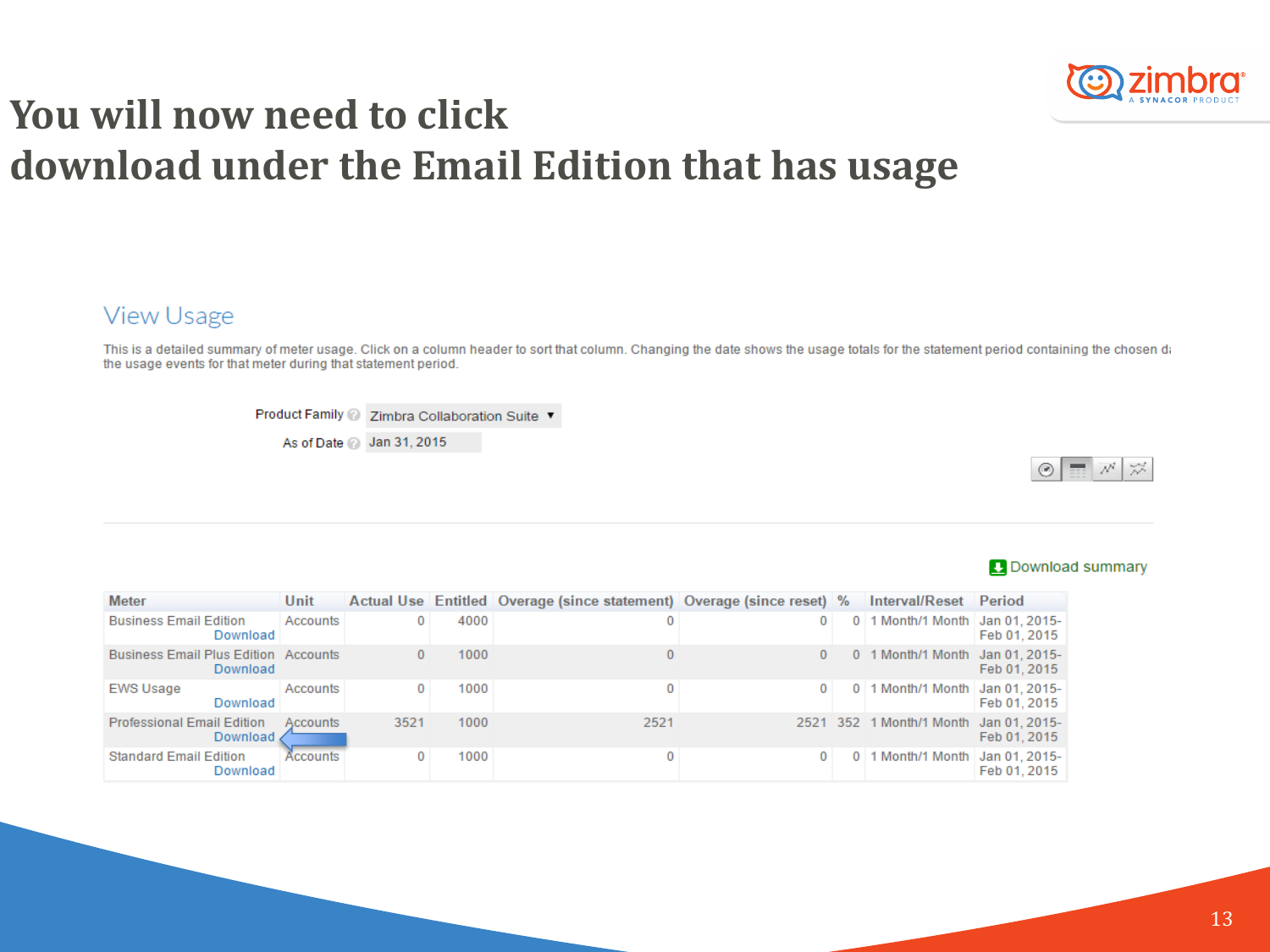This will bring up a Excel Spreadsheet to view the usage



- There is a CRON JOB in the installation of the ZRT TOOL that when installed properly allows the ZRT TOOL run approximately every 3 days
- When you view the Excel Download you will be able to see how many times the ZRT TOOL ran during the month and what server it is reporting on.

| Transaction Time |                                                      | Received Time | Count | Acquisition ID   Consumer ID   Device ID   Server ID |  |                          |
|------------------|------------------------------------------------------|---------------|-------|------------------------------------------------------|--|--------------------------|
|                  | 2015-01-25 23:26:40. -0800 2015-01-25 723:26:56. -08 |               | 3521  |                                                      |  | tdc-fi-Idap MJZJYMDT7U5B |

• This example shows that the tool only ran 1 time in January (\*indicating the CRON JOB is not working)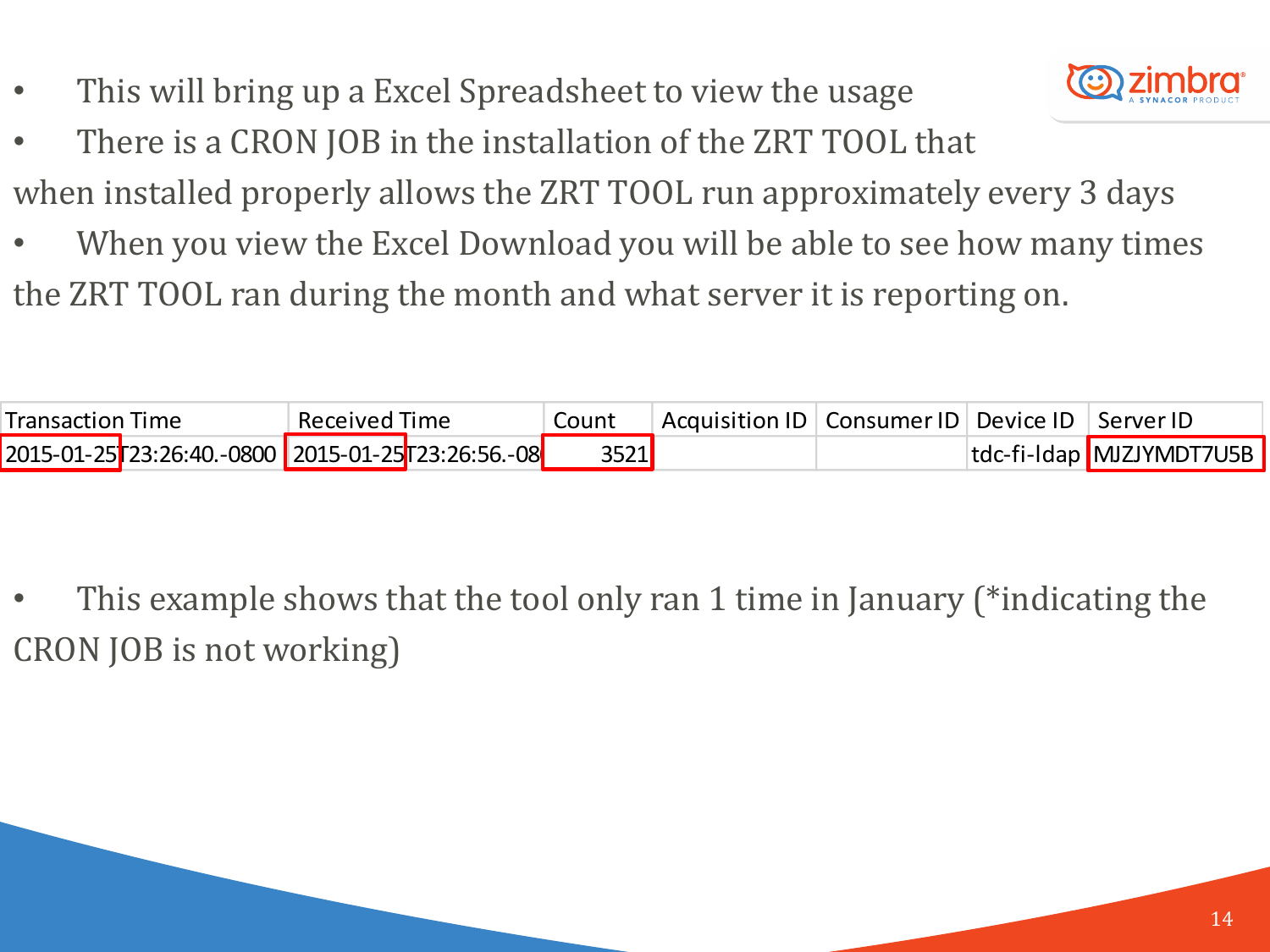

### **I am going to show you February as another example because the ZRT TOOL ran multiple times**

| Usage Reports                                                                                                                                                                                            |                 |              |      |                                                                                                                                                                                        |              |               |                                  |                               |  |  |
|----------------------------------------------------------------------------------------------------------------------------------------------------------------------------------------------------------|-----------------|--------------|------|----------------------------------------------------------------------------------------------------------------------------------------------------------------------------------------|--------------|---------------|----------------------------------|-------------------------------|--|--|
| <b>View Usage</b>                                                                                                                                                                                        |                 |              |      |                                                                                                                                                                                        |              |               |                                  |                               |  |  |
| the usage events for that meter during that statement period.                                                                                                                                            |                 |              |      | This is a detailed summary of meter usage. Click on a column header to sort that column. Changing the date shows the usage totals for the statement period containing the chosen date. |              |               |                                  |                               |  |  |
| <b>Product Family</b><br>Zimbra Collaboration Suite ▼<br>As of Date 2 Feb 28, 2015<br>$\widetilde{\mathcal{N}}$<br>$\langle \overline{\mathcal{N}} \rangle$<br>罬<br>$\circledcirc$<br>L Download summary |                 |              |      |                                                                                                                                                                                        |              |               |                                  |                               |  |  |
| <b>Meter</b>                                                                                                                                                                                             | Unit            |              |      | Actual Use Entitled Overage (since statement) Overage (since reset)                                                                                                                    |              | $\frac{0}{6}$ | <b>Interval/Reset</b>            | <b>Period</b>                 |  |  |
| <b>Business Email Edition</b><br>Download                                                                                                                                                                | <b>Accounts</b> | $\bf{0}$     | 4000 | 0                                                                                                                                                                                      | 0            |               | 0 1 Month/1 Month Feb 01, 2015-  | Mar 01, 2015                  |  |  |
| <b>Business Email Plus Edition Accounts</b><br>Download                                                                                                                                                  |                 | $\mathbf{0}$ | 1000 | $\mathbf{0}$                                                                                                                                                                           | $\mathbf{0}$ |               | 0 1 Month/1 Month Feb 01, 2015-  | Mar 01, 2015                  |  |  |
| <b>EWS Usage</b><br>Download                                                                                                                                                                             | Accounts        | $\mathbf{0}$ | 1000 | $\mathbf 0$                                                                                                                                                                            | $\mathbf{0}$ | $\mathbf{0}$  | 1 Month/1 Month Feb 01, 2015-    | Mar 01, 2015                  |  |  |
| <b>Professional Email Edition</b><br>Download                                                                                                                                                            | Accounts        | 268          | 1000 | $\mathbf{0}$                                                                                                                                                                           | $\mathbf{0}$ |               | 27 1 Month/1 Month Feb 01, 2015- | Mar 01, 2015                  |  |  |
| <b>Standard Email Edition</b><br>Download                                                                                                                                                                | Accounts        | 3256         | 1000 | 2256                                                                                                                                                                                   |              |               | 2256 326 1 Month/1 Month         | Feb 01, 2015-<br>Mar 01, 2015 |  |  |

#### 15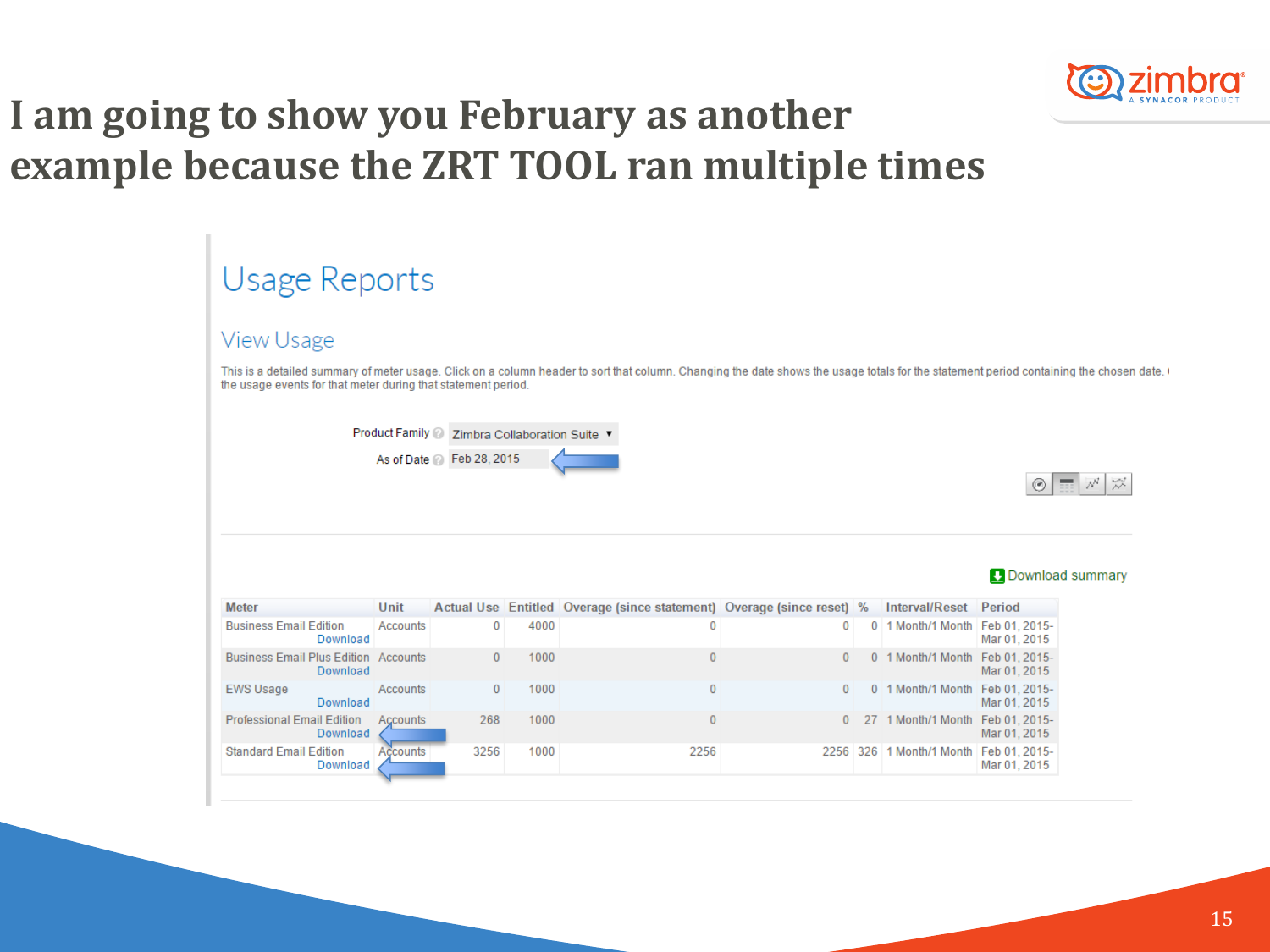

### • February Usage

### – PE: 268 (high usage)

| <b>Transaction Time</b> | Received Time     | Count | Acquisition ID | Consumer ID | Device $ D $ | Server ID                |
|-------------------------|-------------------|-------|----------------|-------------|--------------|--------------------------|
| February 2, 2015        | February 2, 2015  | 268   |                |             |              | tdc-fi-Idap MJZJYMDT7U5B |
| February 9, 2015        | February 9, 2015  | 268   |                |             |              | tdc-fi-Idap MJZJYMDT7U5B |
| February 9, 2015        | February 9, 2015  | 268   |                |             |              | tdc-fi-Idap MJZJYMDT7U5B |
| February 9, 2015        | February 9, 2015  | 268   |                |             |              | tdc-fi-Idap MJZJYMDT7U5B |
| February 12, 2015       | February 12, 2015 | 268   |                |             |              | tdc-fi-Idap MJZJYMDT7U5B |
| February 15, 2015       | February 15, 2015 | 268   |                |             |              | tdc-fi-Idap MJZJYMDT7U5B |
| February 18, 2015       | February 18, 2015 | 268   |                |             |              | tdc-fi-Idap MJZJYMDT7U5B |
| February 21, 2015       | February 21, 2015 | 268   |                |             |              | tdc-fi-Idap MJZJYMDT7U5B |
| February 24, 2005       | February 24, 2005 | 268   |                |             |              | tdc-fi-Idap MJZJYMDT7U5B |
| February 27, 2015       | February 27, 2015 | 268   |                |             |              | tdc-fi-Idap MJZJYMDT7U5B |
| February 28, 2015       | February 28, 2015 | 268   |                |             |              | tdc-fi-Idap MJZJYMDT7U5B |

### – SE: 3258 (high usage)

| <b>Transaction Time</b> | <b>Received Time</b> | Count | Acquisition ID | Consumer ID | Device ID | Server ID                |
|-------------------------|----------------------|-------|----------------|-------------|-----------|--------------------------|
| February 2, 2015        | February 2, 2015     | 3257  |                |             |           | tdc-fi-ldap MJZJYMDT7U5B |
| February 9, 2015        | February 9, 2015     | 3253  |                |             |           | tdc-fi-Idap MJZJYMDT7U5B |
| February 9, 2015        | February 9, 2015     | 3253  |                |             |           | tdc-fi-Idap MJZJYMDT7U5B |
| February 9, 2015        | February 9, 2015     | 3253  |                |             |           | tdc-fi-Idap MJZJYMDT7U5B |
| February 12, 2015       | February 12, 2015    | 3254  |                |             |           | tdc-fi-Idap MJZJYMDT7U5B |
| February 15, 2015       | February 15, 2015    | 3254  |                |             |           | tdc-fi-Idap MJZJYMDT7U5B |
| February 18, 2015       | February 18, 2015    | 3255  |                |             |           | tdc-fi-Idap MJZJYMDT7U5B |
| February 21, 2015       | February 21, 2015    | 3258  |                |             |           | tdc-fi-Idap MJZJYMDT7U5B |
| February 24, 2015       | February 24, 2015    | 3257  |                |             |           | tdc-fi-Idap MJZJYMDT7U5B |
| February 27, 2015       | February 27, 2015    | 3256  |                |             |           | tdc-fi-Idap MJZJYMDT7U5B |
| February 28, 2015       | February 28, 2015    | 3256  |                |             |           | tdc-fi-Idap MJZJYMDT7U5B |